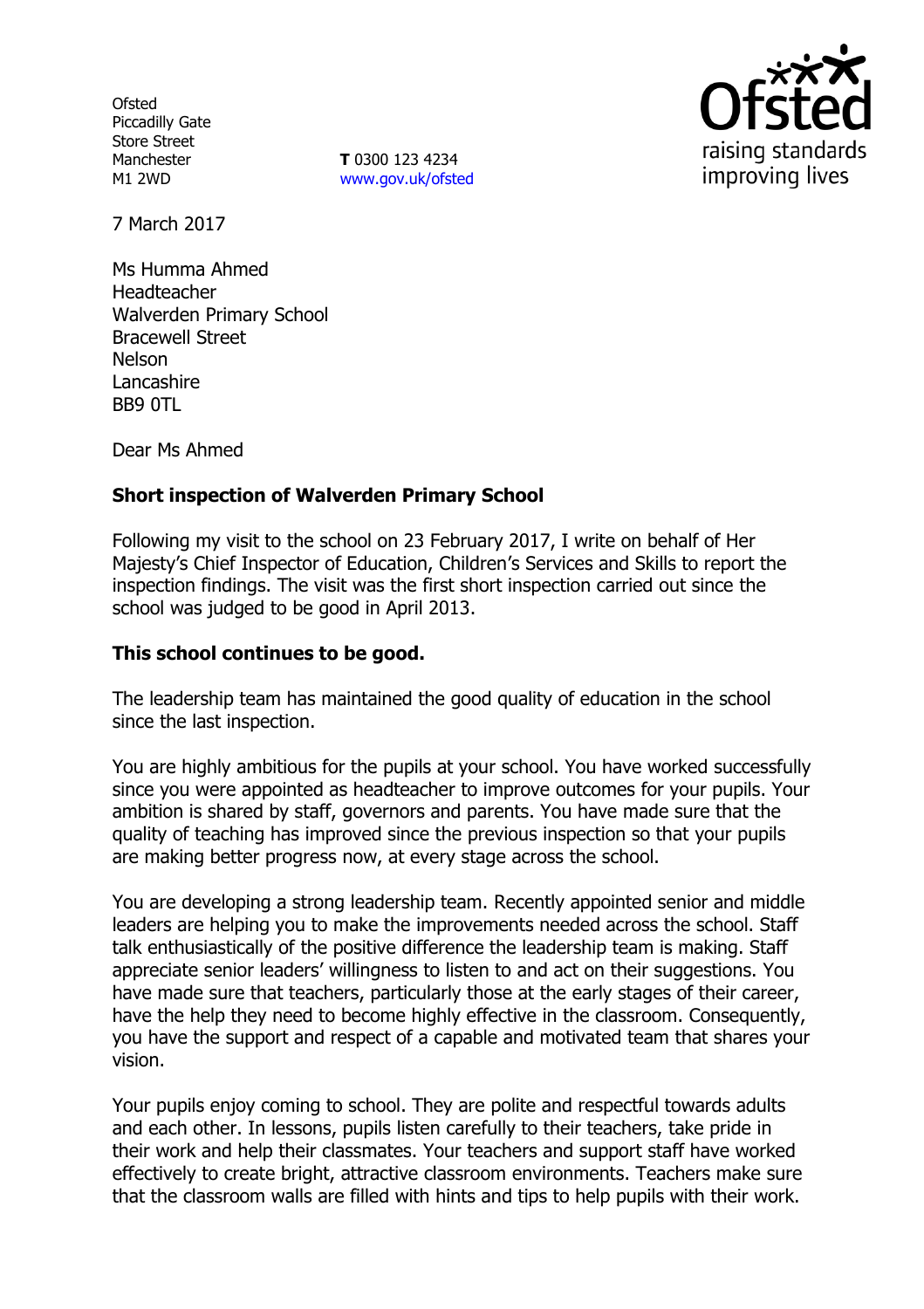

Pupils are proud of their work, which is displayed around school.

You and your colleagues understand the needs of your pupils very well. The deputy headteacher and subject leaders have worked hard to refine and improve your curriculum. They have made sure that the curriculum takes account of the interests, aptitudes and needs of your pupils. The subject leaders provide high-quality support to their colleagues. This support is helping to increase teachers' confidence and expertise in teaching a range of different subjects. As a result, your pupils gain a good understanding of the world they live in and develop a passion for learning.

At the previous inspection, the inspector asked you to make sure that all teaching is at least good in order to raise pupils' achievement further. You have made good use of support from the local authority, as well as other training providers, to help your teachers make the improvements needed. However, you have not been afraid to take decisive action when teachers have not met the high standards you expect.

You have developed an effective system to assess and track pupils' progress. You use this information well to identify and address areas of underperformance. You are encouraging your teachers to make greater use of ongoing assessment. This approach is helping teachers to make sure that their lesson planning is more carefully tailored to pupils' specific needs. Staff talked with me about how in mathematics this approach is accelerating pupils' progress.

You make sure that pupils have a wealth of opportunities to write at length across the curriculum. Pupils across the school make good progress from their different starting points. You have made sure that pupils have more opportunities to develop their speaking skills. For example, you have improved both the indoor and outdoor learning environments for your early years children so that children spend more time talking to each other as well as to adults. You have also established a more structured approach to developing children's language skills. As a result, more children are achieving the expected standard in communication and language by the end of Reception Year.

Senior leaders and governors are justifiably proud of the improvements they have made since the previous inspection. However, you are not complacent. You know that there is still more work to be done if pupils are to reach the standards of which they are capable in reading. Moreover, although the recently appointed governors are already providing strong support to you, it is early days. Governors realise that they must deepen their understanding of the school's performance if you are to achieve the ambitious vision for the school.

# **Safeguarding is effective.**

Your pastoral team is a strength of the school. It has developed a wealth of partnerships with external agencies to provide both pupils and their families with the support they need. The pastoral team is confident to seek advice and guidance from other professionals. It works closely with colleagues across the school to make sure that pupils are safe and cared for well.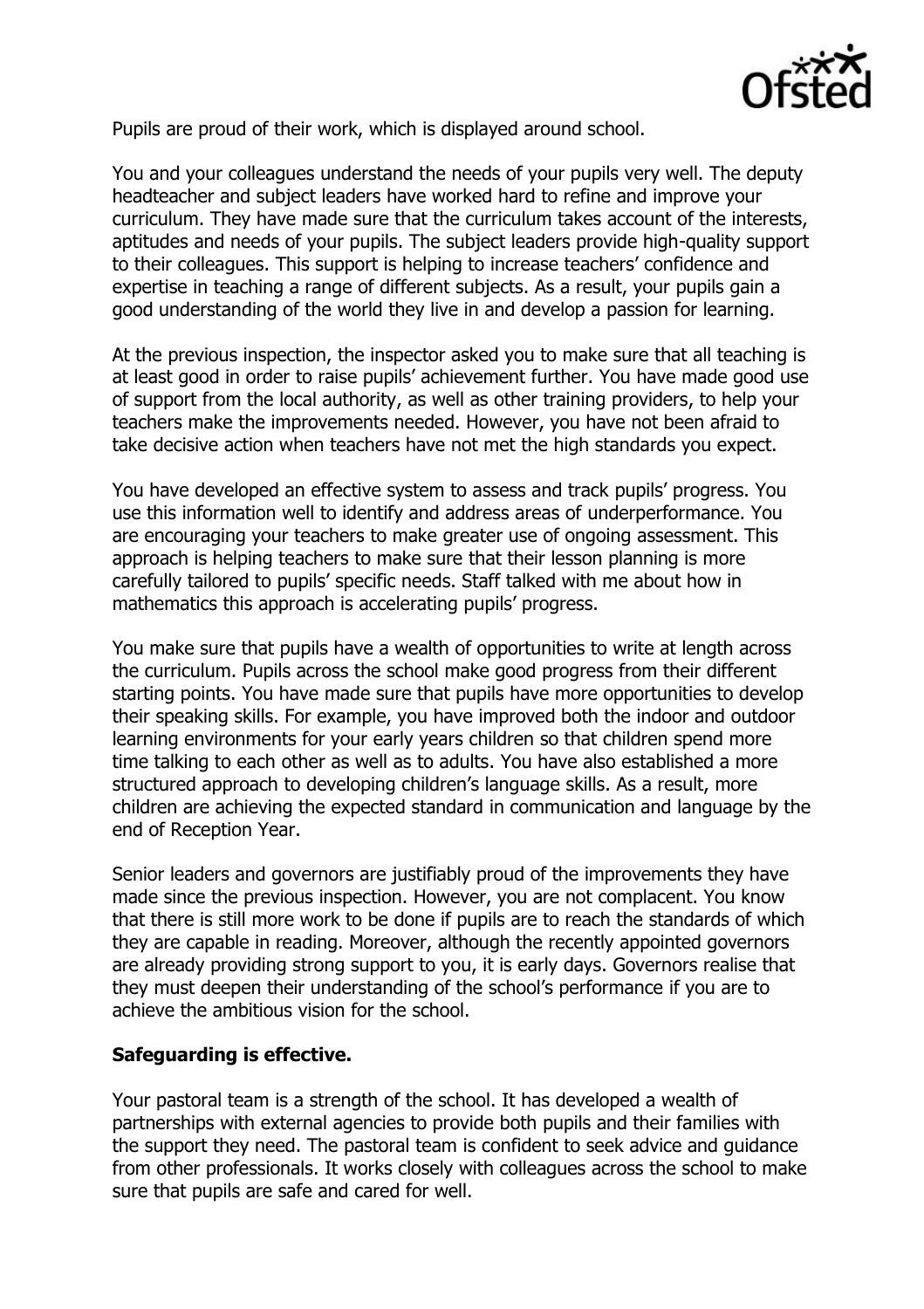

The safeguarding team has a good understanding of the most pressing issues in the local community. Staff attend regular training to make sure that they understand their roles and responsibilities in regard to child protection. Leaders have established robust systems and procedures and ensure that record keeping is meticulous. The school carries out thorough checks to make sure that all new staff are suitable to work with children. Teachers ensure that pupils are taught how to keep themselves safe. Parents and pupils are confident that pupils are safe and cared for well.

# **Inspection findings**

- You and your colleagues have worked successfully since the last inspection to secure long-term, sustainable improvements in reading across the school. You have left no stone unturned to find the keys to success in reading for your pupils. You have implemented a systematic approach to teaching pupils phonics skills. This means that more of your pupils are reaching the expected standard in phonics by the end of Year 1. You have made sure that pupils have a wealth of opportunities to practise reading across the curriculum, in addition to their daily, focused reading lessons. You have, quite rightly, recognised the importance of further developing pupils' vocabulary so they can make better sense of what they read. Your own records show that current pupils are making stronger progress in reading. However, achievement in reading still requires further improvement if pupils are to reach the higher standards, which you rightly recognise pupils are capable of.
- You make good use of the additional funding you receive for disadvantaged pupils and pupils who have special educational needs and/or disabilities. You make good use of the detailed assessment information, gathered by your teachers, to plan and review interventions for those pupils who are falling behind or need to catch up quickly. You told me how you have worked closely with the local authority to refine and improve your systems and procedures for identifying and supporting pupils who have special educational needs and/or disabilities. Parents have noticed the improvements you have made, such as the earlier identification of pupils' needs. You have improved your system for measuring pupils' progress to include smaller steps for those pupils who have cognition and learning needs.
- Governors have identified the need to make some changes to ensure that they have the right balance of skills, experience and expertise. Governors have not had a deep enough understanding of the school's performance that has enabled them to provide highly effective support to the headteacher. However, recently appointed governors have already made a positive difference to the effectiveness of the governing body meetings. These new governors are making good use of the information they have about the school's performance to ask insightful questions of senior leaders. Governors acknowledge that they could make more precise use of the published assessment information available to help them. Governors have already sought additional support and training from the local authority to further improve their effectiveness.
- You make good use of the additional funding for physical education and sport.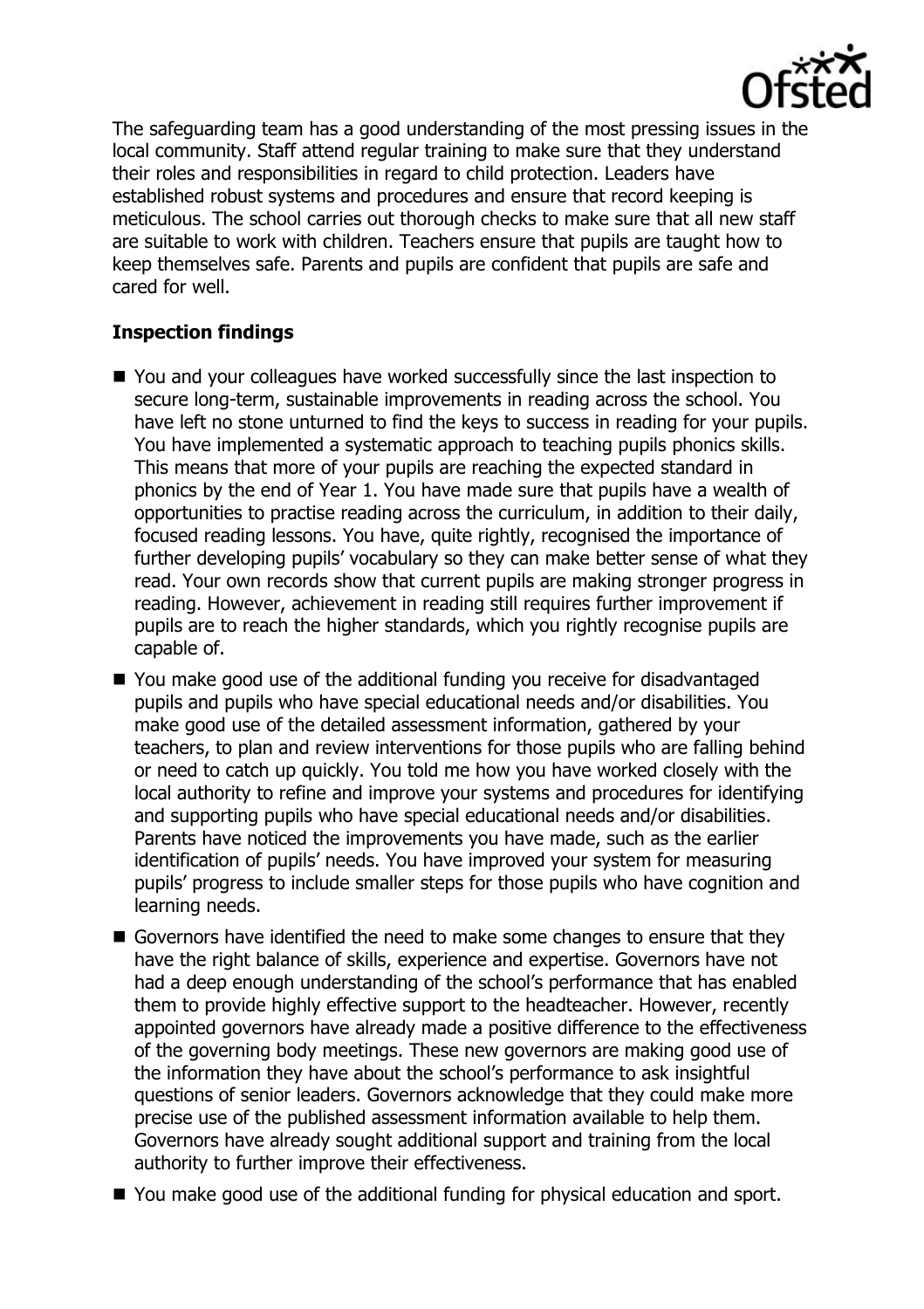

Pupils take part in a wealth of sporting events locally, including climbing, cricket and rugby. Pupils are proud to represent their school in competitions, including for tri-golf and mini-tennis. The school was delighted to win the local kwikcricket competition. Pupils told the inspector about how much they enjoy the physical education lessons taught by your higher-level teaching assistant.

**Parents appreciate the warm welcome you and your staff give them and their** children each morning. You have placed great importance on improving parental engagement at Walverden. You make sure that there are plenty of opportunities for parents to find out about how they can support their child. At the beginning of the year, you invited parents to meet their child's class teacher. You have held play and learn sessions, mathematics workshops and reading cafés. Parents find staff approachable and value the information they receive about their children's progress.

#### **Next steps for the school**

Leaders and those responsible for governance should ensure that:

- $\blacksquare$  governors continue to make good use of advice and support to further develop and enhance their skills and expertise, so they carry out their duties efficiently and effectively
- $\blacksquare$  that they further improve the teaching of reading, so more pupils across the school achieve at least the expected standard.

I am copying this letter to the chair of the governing body, the regional schools commissioner and the director of children's services for Lancashire. This letter will be published on the Ofsted website.

Yours sincerely

Pippa Jackson Maitland **Her Majesty's Inspector**

**Information about the inspection**